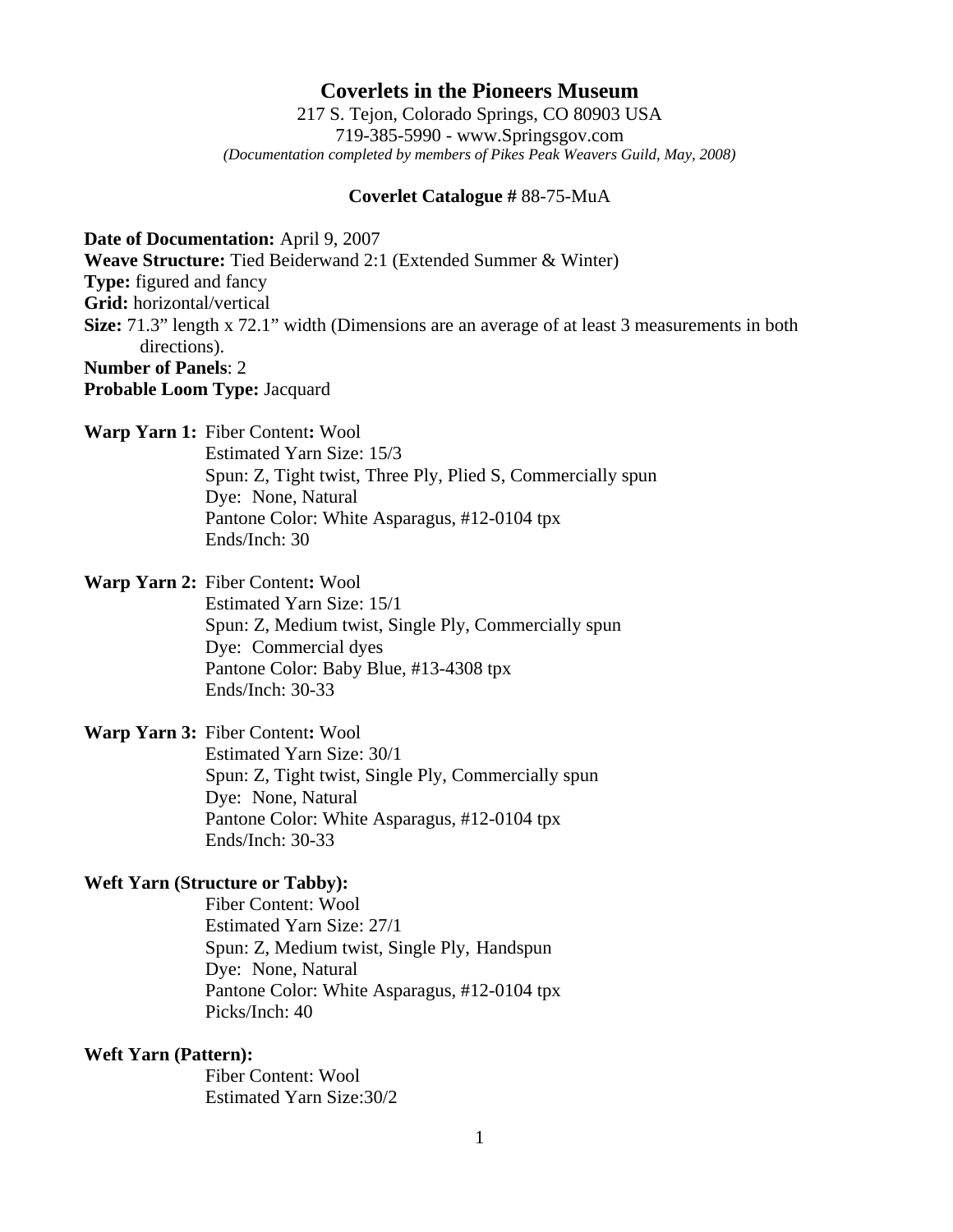|                   | Spun: Z, Medium twist, Two Ply, Plied S, Commercially spun               |
|-------------------|--------------------------------------------------------------------------|
|                   | Dye: Commercially dyed, natural dyes                                     |
|                   | Pantone Color: Medieval Blue, #19-3933 tpx                               |
|                   | Picks/Inch: 40                                                           |
| Edge:             | Selvages on both sides, other edges no longer apparent                   |
| <b>Border:</b>    | Two sides and bottom, Motif is integrated                                |
| <b>Weaving:</b>   | Pattern squared: No                                                      |
|                   | Borders mitered: No                                                      |
|                   | Threading errors: No                                                     |
|                   | Treadling errors: No                                                     |
|                   | Even beat : Yes                                                          |
|                   | Panels match: Yes, hand sewn                                             |
| <b>Condition:</b> | Poor, wear throughout, particularly on top, on edges, bottom, some holes |

#### **Date Received by Museum**: August 17, 1988, Gift

**Donor:** Norma Bowles Utley **Street Address:** 1080 Eagle Rock Rd. **City:** Colorado Springs **State:** Colorado **County:** El Paso County

**Weaver:** Unknown **Inscription:** 1849 and motif, bottom left corner is a date block with "1849"

#### **For further information on the weaver or coverlets with similar motifs or design features see:**

 Davison, M. & Mayer-Thurman, C. *Coverlets: A Handbook on the Collection of Woven Coverlets in the Art Institute of Chicago*. Chicago: Art Institute. 1973. LCCN 73-82570, pp. 145, 174-175, 184-185.

 Montgomery, P. *Indiana Coverlet Weavers and Their Coverlets*. Indianapolis: Hoosier Heritage Press. 1974, Plates 7-8.

# **For discussions noting differences and similarities among Tied Beiderwand (extended summer and winter), Beiderwand, and Double Weave, see:**

 Anderson, C., Gordon, J. & Towner, N.W. (1982). *Beiderwand?* Olney, MD: Anderson, see particularly pages 42 and 43.

 Anderson, C.S. (1995). *Weaving a Legacy: The Don and Jean Stuck Coverlet Collection.* New York: Abrams. ISBN: 0-9109-3984-3. pp. 20-23.

 Burnham, D.K. (1977). Constructions used by Jacquard coverlet weavers in Ontario. In Gervers, M. (Ed.) *Studies in Textile History. In Memory of Harold B. Burnham.* Toronto: Royal Ontario Museum. pp. 31-42. ISBN: 0-8885-4192-9. See particularly p. 35 (weft patterned tabby, i.e., tied beiderwand) and 37-39 (free double cloth with tied areas, i.e., lampas and Beiderwand).